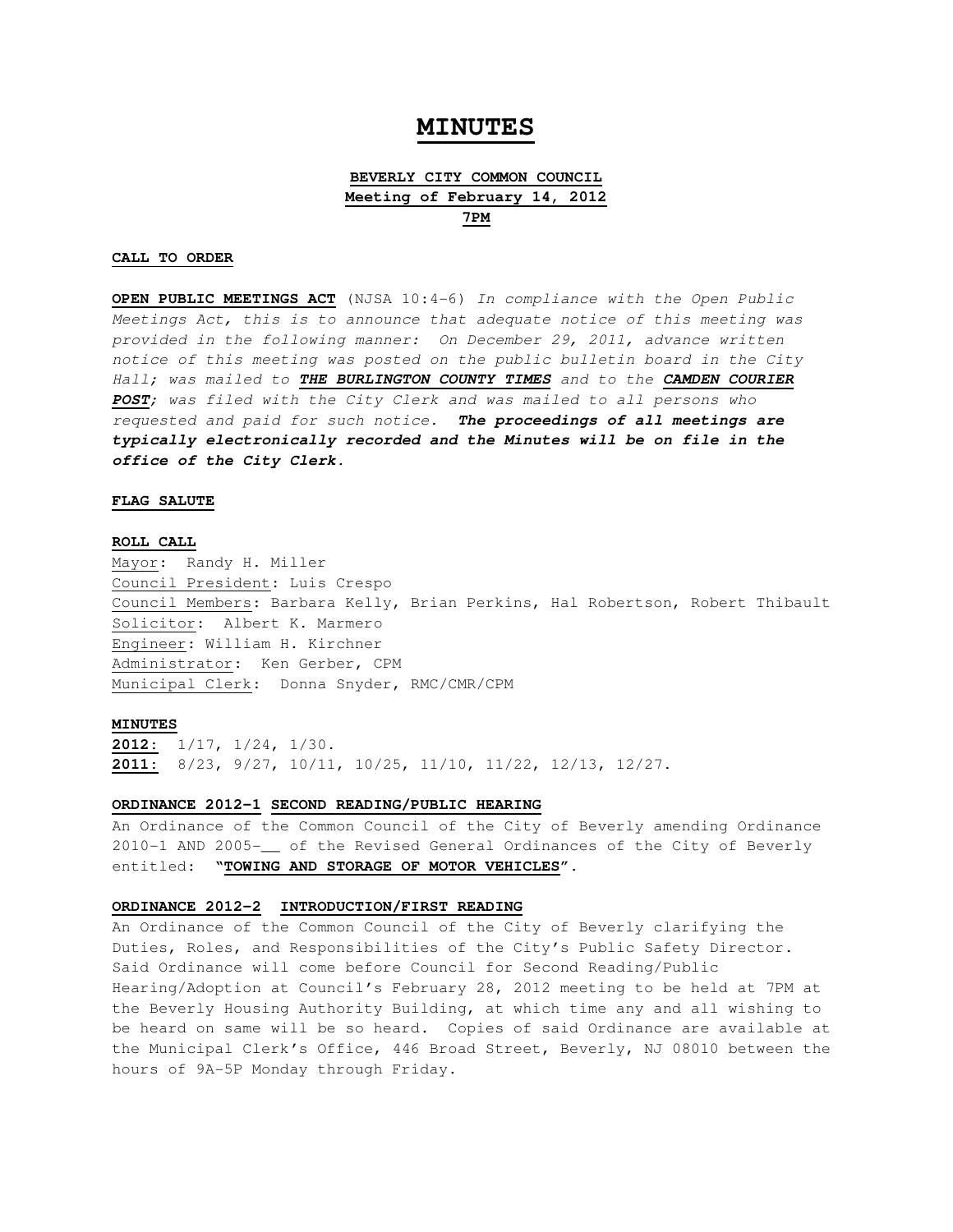### **RESOLUTIONS**

### **RESOLUTION 2012-89**

A Resolution authorizing execution of a Payroll Services Agreement with CASA Payroll Services for the 2012 Calendar Year.

### **RESOLUTION 2012-90**

A Resolution authorizing investment of Idle Funds and Fund Transfers.

### **RESOLUTION 2012-91**

A Resolution of the Common Council of the City of Beverly authorizing signatures on Beverly City Checks for the 2012 Calendar Year.

## **RESOLUTION 2012-92**

A Resolution of the appointing Contact Persons for the Burlington County Municipal Joint Insurance Fund Employment Practices Liability "Helpline".

### **RESOLUTION 2012-93**

A Resolution authorizing the Beverly City Tax Assessor the ability to file Appeals/Adjustments/Stipulations of Settlement with the Burlington County Board of Taxation.

#### **RESOLUTION 2012-94**

A Resolution for Check Authorization prior to Bills List approval.

#### **RESOLUTION 2012-95**

A Resolution authorizing the City to enter into a contract with Networks Plus to host, operate, service and otherwise manage the official Website of the City of Beverly.

#### **RESOLUTION 2012-96**

A Resolution authorizing entry into a Subordination Agreement with respect to Block 86/Lot 19, the Property also known as 41 Pine Street, Beverly, NJ 08010 (Springfield RCA) with USAA Federal Savings Bank, San Antonio, Texas.

#### **RESOLUTION 2012-97**

A Resolution authorizing renewal of an Inter-Local Services Agreement with the Township of Willingboro regarding Animal Control Services for the 2012 Calendar Year.

### **RESOLUTION 2012-98**

A Resolution approving the Written Backup Policy for Computer Data Stored Offsite, as submitted by Networks Plus, to meet compliance with the 2012 Governor's Best Practices Toolbox.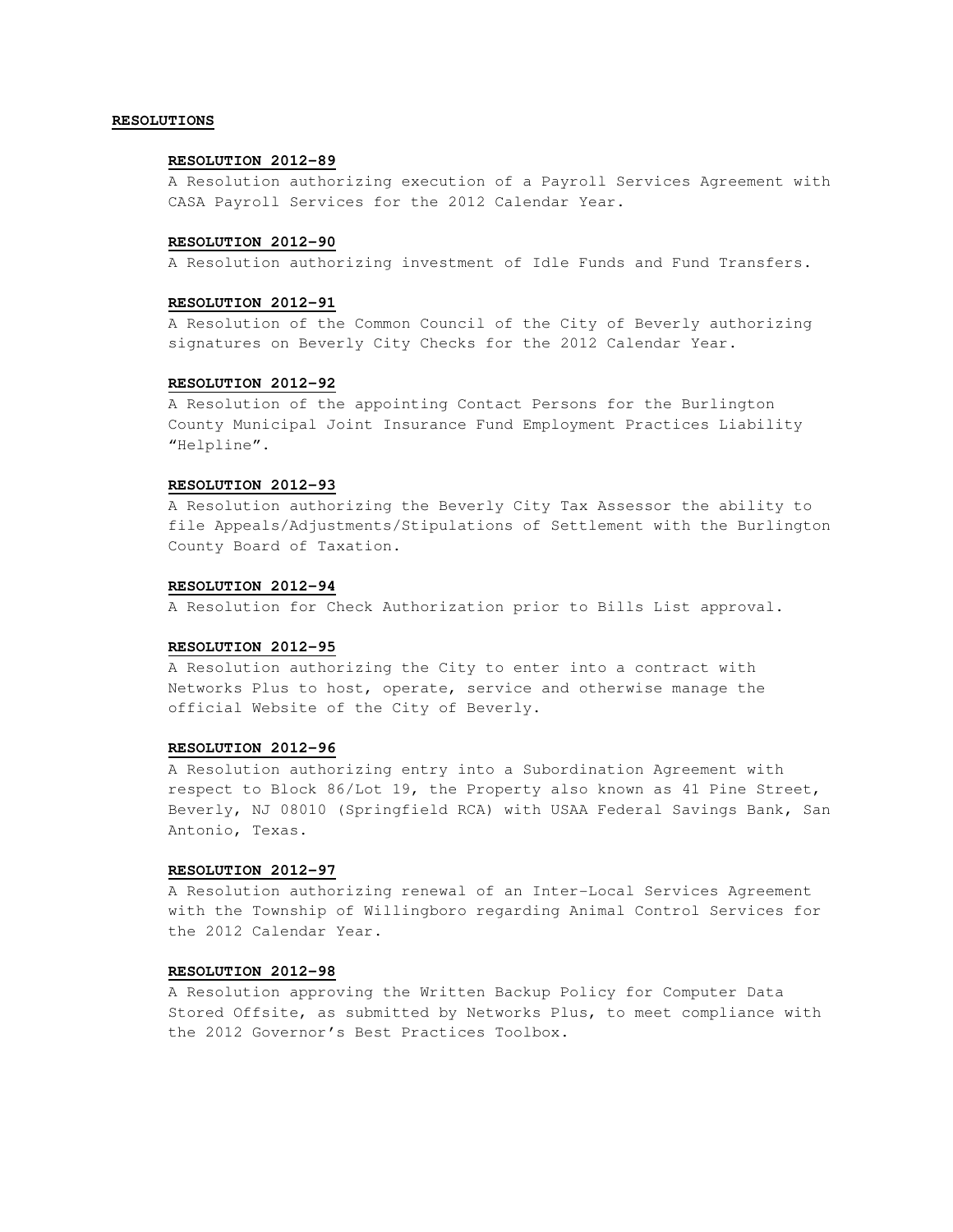### **RESOLUTION 2012-99**

A Resolution establishing a Handicapped Parking Permit at 640 Elizabeth Street, Beverly, NJ 08010.

#### **RESOLUTION 2012-100**

A Resolution authorizing refund of Construction Permit Fees to Quick Environmental, 61 Cunningham Avenue, Trenton, NJ 08610.

#### **RESOLUTION 2012-101**

A Resolution authorizing personnel assistance at the 2012 Beverly City Rabies/Licensing Clinic.

#### **NEW BUSINESS**

1. Acceptance of Letter of Resignation by William Ciechanowski, part-time, seasonal Public Works employee.

2. January 25, 2012 Letter of Request from Housing Inspector Michael Thompson for buy-back of 40 Hours of Vacation time.

3. COMCAST: Renewal Period Notification.

4. Beverly United Methodist Church: Request for refund of Permit Fees for their Capital Funds Project in the amount of \$628.00.

5. Palmyra High School: High School Seniors – Request for continuation of Annual Award by the City of Beverly.

### **CORRESPONDENCE**

ERI: a.) Upcoming Roadway Projects info to PSE&G.

Beverly United Methodist Church: Meals of Love, Monday 2/20/12 from 4-6PM.

Beverly Sewerage Authority Audit for Years ended 9/30/11 and 9/30/10.

State of NJ/Dept. of Treasury: Table of Equalized Valuations January 30, 2012

Bd. Of Freeholders: Low/Mod Income Limits Updates for FY 2012.

Catholic Charities – Request for Funding.

Storb Environmental: Environmental Notifications

NJ Emergency Mgmt. Assoc. – Membership.

Bd. Of Freeholders – Notice of change of location for public hearing on sale of real property known as Buttonwood Hospital.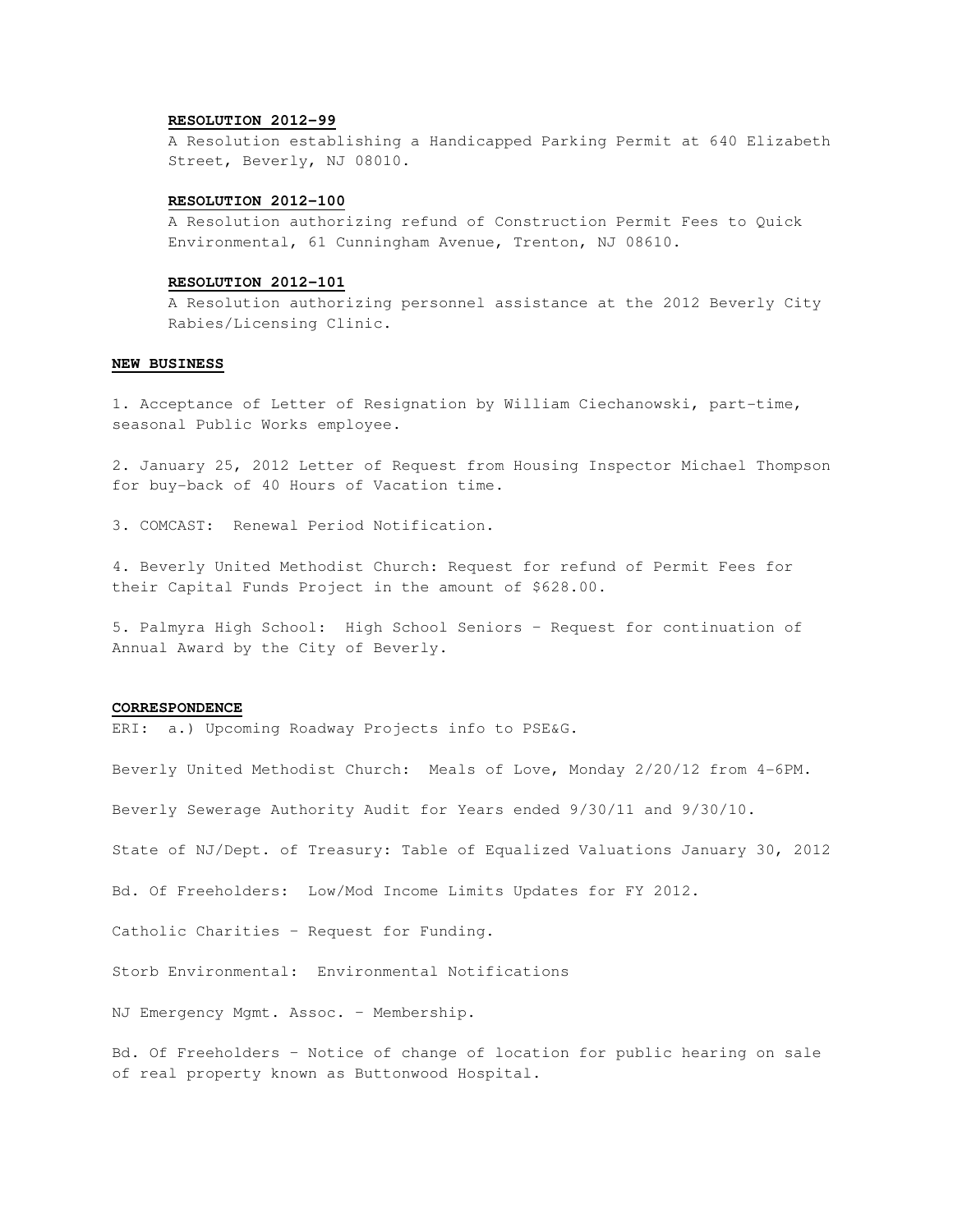Dewberry: DEP NJ Transit River Line Deed Notices.

### **COMMENTS/REPORTS**

**MAYOR** 

### **ADMINISTRATOR**

#### **SOLICITOR**

### **ENGINEER**

### **COUNCIL MEMBERS**

### **CLERK**

### **PUBLIC COMMENT**

This portion of the meeting provides the public with an opportunity to ask questions of City Council concerning the City, or to address questions to the Administrator/Director of Public Safety. **Please state your name and address for the record.** 

## **EXECUTIVE SESSION Resolution 2012- :**

A Resolution of the Common Council of the City of Beverly to hold Executive Session in accordance with the Open Public Meetings Act, P.L. 1975, Chapter 231, permitting the exclusion of the Public from a meeting in certain circumstances which the Governing Body deem now exist: Discussion to be had on Personnel, Litigation, and Contractual matters.

| <b>ACTION AFTER EXECUTIVE SESSION:</b> |  | (See below) |  |
|----------------------------------------|--|-------------|--|
|----------------------------------------|--|-------------|--|

#### **ADJOURNMENT**